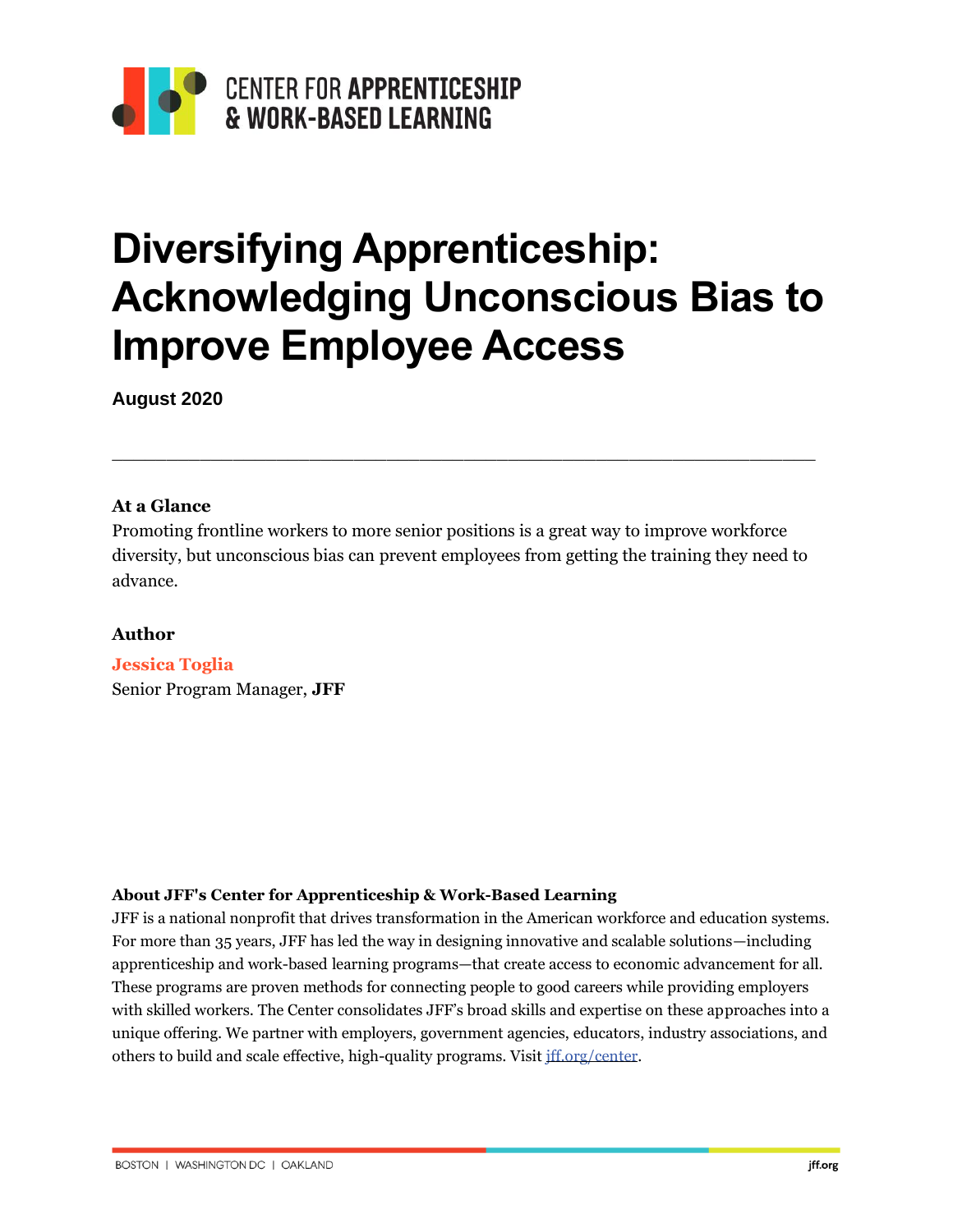### **Introduction**

More innovation. More accuracy.<sub>1</sub> Greater financial performance.<sub>2</sub> These are just some of the many benefits that a diverse workforce brings to an organization. Imagine, then, the results of an organization that is diverse from the frontline staff all the way up to the C-suite and the board of directors.

Outreach to and recruitment of new hires are often seen as the go-to options for increasing an organization's diversity. But promoting people from within can also be a powerful way to build equity for companies that already employ a pool of diverse entry-level and frontline talent—and it costs less than recruiting and onboarding new hires.<sup>3</sup> This practice can help organizations fill its managerial ranks with proven employees who are already familiar with the company. It can also be an effective "homegrown" means of increasing diversity at every level and thereby enabling the organization to reap those verified benefits.

Unfortunately, this isn't yet reality for many companies. Well-intended diversity efforts often focus on entry-level staff roles–an approach that can further exacerbate the disparity between management and frontline workers.<sup>4</sup> For example, managers in the retail industry are overwhelmingly white men, while entry-level, hourly-wage workers are more likely to be white women and women of color.<sup>5</sup> And in the foodservice and restaurant industry, 92 percent of executive employees are white while ethnic and racial minorities account for half of all hourly employees.<sup>6</sup>

To ensure that entry-level workers are prepared for the next level, some companies are implementing apprenticeship programs to provide their incumbent workers (employees already working at a company) with the structure and training that will help them move up the career ladder. For example, in 2016, JFF helped support the National Restaurant Association Educational Foundation and the American Hotel and Lodging Association in creating the Hospitality Sector Registered Apprenticeship to increase opportunities to advance into higher-paying management positions in the restaurant, food service, and hospitality industries.<sup>7</sup>

### **What Is Apprenticeship?**

Apprenticeship is a workforce training model that combines paid on-the-job learning and formal classroom instruction to help a worker master the knowledge and skills needed for career success. High-quality apprenticeships typically include supervision and mentoring, and usually offer participants progressive wage increases. They align with industry standards and result in a nationally recognized credential.

Apprenticeships for incumbent workers provide participants with opportunities to gain new skills and experiences that enable them to advance within their current organizations.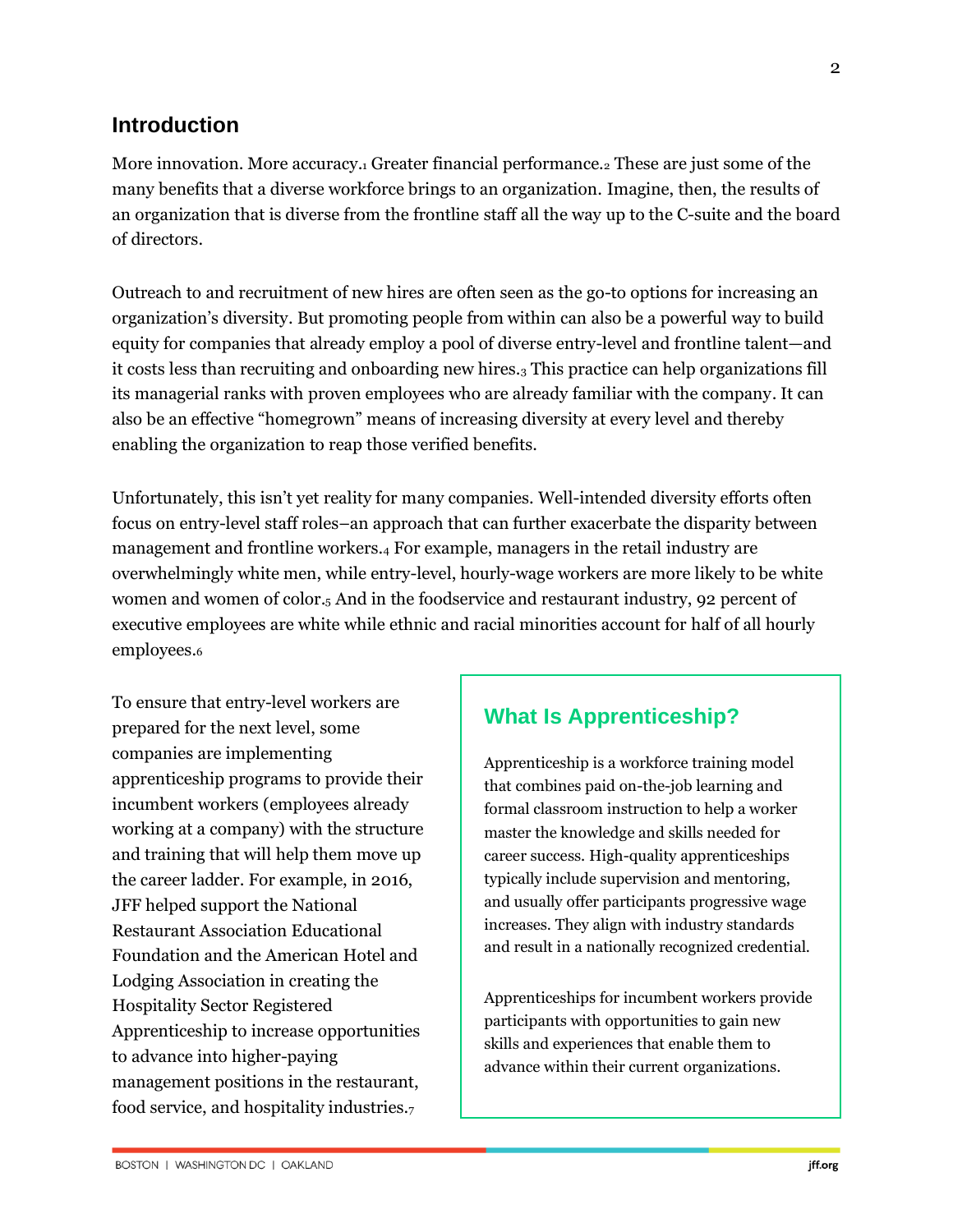Maximizing your company's results is contingent upon tapping into the right talent. When an apprenticeship is made available, the process for choosing the workers who participate is critical. Apprenticeships set employees up for success and, in turn, can lead to better outcomes for employers. However, decisions about who gets to enter into these programs—and take advantage of the valuable opportunities they offer—are susceptible to bias. Research focused on the topic of bias in the workplace offers initial lessons learned about the role bias can play in recruitment, hiring, and promotion.

### *COVID-19 Impacts and Considerations*

The COVID-19 pandemic has dramatically changed the workforce and the ways that training across industries is designed and implemented. With the need for social distancing, training has been either put on hold or transitioned to a virtual setting, and pre-apprenticeship programs must adapt how they engage with and support their participants. Work-based learning activities and hands-on learning that are traditionally done in-person must be redesigned for remote settings, and a special emphasis needs to be placed on continued engagement and partnership with employers as they struggle to maintain their workforce.

For more strategies on responding to COVID-19, please visit: [https://www.jff.org/covid-](https://www.jff.org/covid-19-our-shared-responsibility/)[19-our-shared-responsibility/.](https://www.jff.org/covid-19-our-shared-responsibility/)

### **Lessons About Unconscious Bias in the Workplace**

Unconscious bias, or implicit bias, refers to the attitudes or stereotypes that affect our understanding, actions, and decisions in an unconscious manner.<sup>8</sup> Our unconscious biases (everyone has them) may actually be misaligned with our declared beliefs or in conflict with our conscious attitudes, behaviors, and interactions.<sup>9</sup>

These biases can often act as barriers to advancement opportunities for workers from diverse populations. As a result of *unconscious bias*—unsupported judgments in favor of or against a person or group as compared to another—managers may prefer to hire people who are similar to themselves, putting those who are culturally different from them at a disadvantage.<sup>10</sup> <sup>11</sup> A study of long-term health care apprenticeships found that programs in which managers chose the participants had cohorts where people of just one race and/or ethnicity made up 71 to 96 percent of the participants.<sup>12</sup> Those participants had been chosen based on their managers' subjective analysis of who had "positive attitudes, leadership qualities, and experience."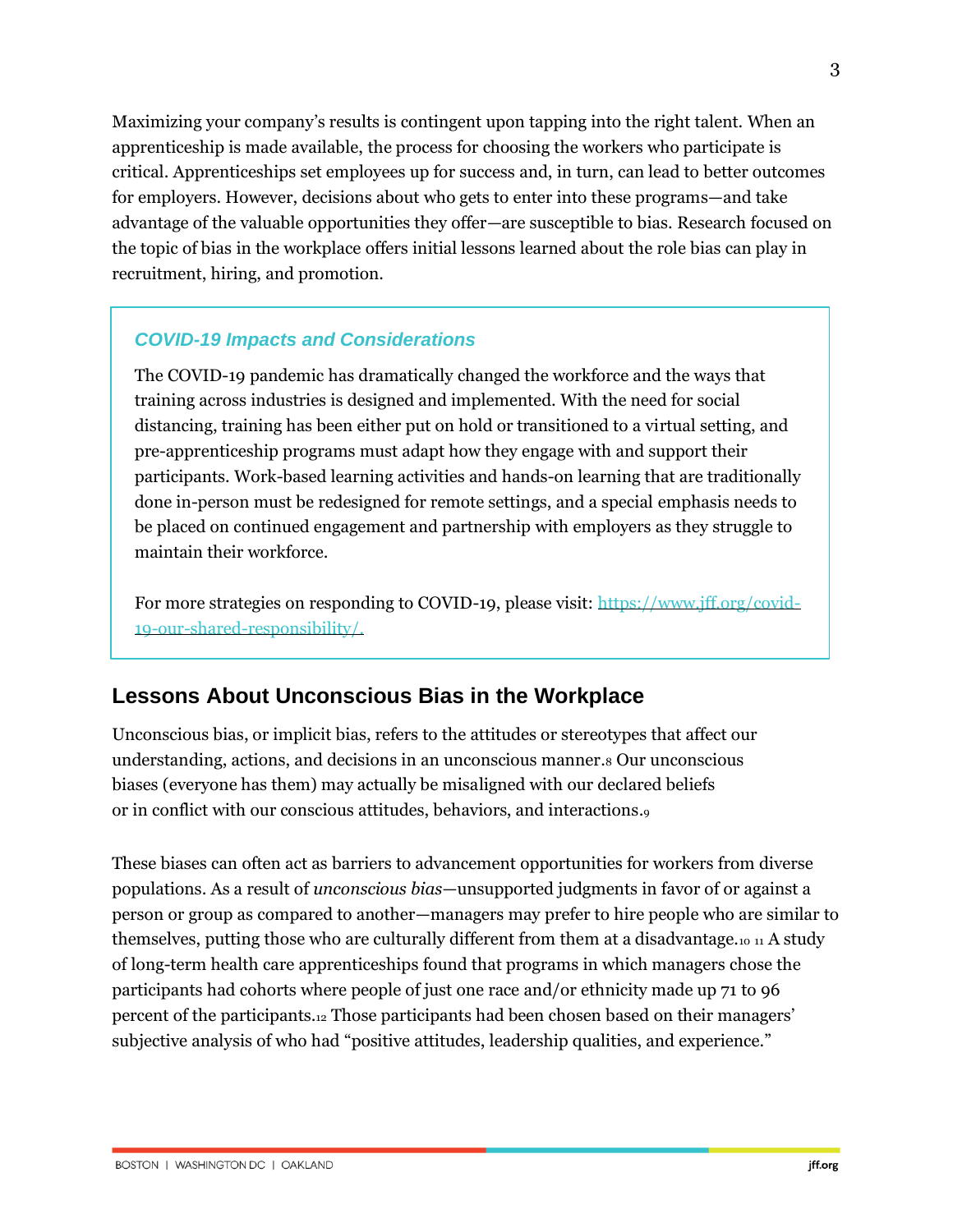A particular challenge is that, while discrimination is prevalent in U.S. workplaces, it can be unintentional.<sup>13</sup> Purposeful planning, innovative training approaches, and intentional company culture change can all support more equitable workplaces that provide advancement for all qualified workers. Although diversity training for managers has been on the rise, there has been little evidence that these trainings alone reduce bias.<sup>14</sup> However, abandoning unconscious bias training based on skepticism is not the answer. As a best practice, companies should still offer diversity trainings for hiring managers but implement additional, complementary structures to create a supportive environment for diversity. Companies committed to diversity goals can maximize their talent if they actively deploy a

### **What Is Unconscious Bias?**

[Unconscious biases](https://diversity.ucsf.edu/resources/unconscious-bias) are social stereotypes about certain groups of people that individuals form outside their own conscious awareness.

We process so much information every second that our brains have devised a shorthand system to save us time. But this often relies on stereotypes and leads us to make assumptions. The danger is not simply that we have unconscious biases, but that they can cause us to [act](https://www.mindtools.com/pages/article/avoiding-unconscious-bias.htm)  [unfairly.](https://www.mindtools.com/pages/article/avoiding-unconscious-bias.htm)

variety of intentional strategies aimed at the specific goal of ensuring that managers do not overlook *any* high-quality workers.

The Society for Human Resource Management (SHRM) offers several resources to help prevent hiring bias.<sub>15</sub> Although many of these strategies and accompanying tools have been created with hiring and performance evaluations in the traditional workplace in mind, the research tells a consistent story that has lessons for organizations that select incumbent workers for apprenticeships and other types of training programs that can lead to opportunities for advancement.

### **Recommendations for Selecting Incumbent Workers to Be Apprentices**

Companies can begin to mitigate unconscious bias by both closely reviewing their selection processes and embracing lessons from best practices in how recruiters hire new employees to reduce the centrality of a manager's subjective considerations.<sup>16</sup> Here are a few examples.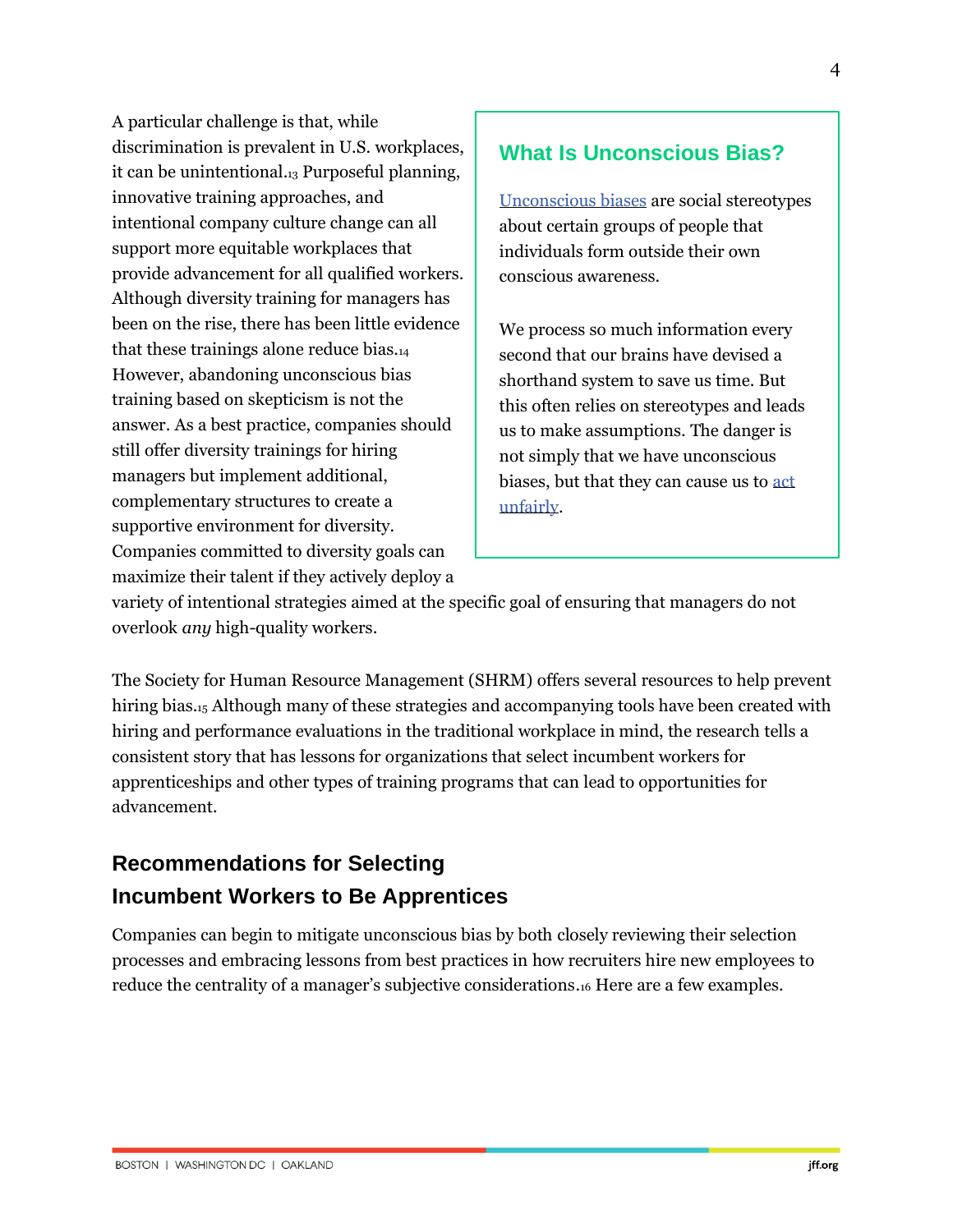#### *Widen the selection pool.*

One of the more common steps in the selection process is to create a pool of candidates based on managers' recommendations—yet this is susceptible to unconscious bias.  $17 \text{ is }$  One way to widen the pool is to look beyond manager input for other ways to identify candidates.

One option is to have graduates of an already diverse program take part in recruiting new apprentices. For example, several companies that implemented the Industrial Manufacturing Technician (IMT) Registered Apprenticeship actively recruited diverse populations into early cohorts, and when those participants completed the program, they helped recruit future classes of potential apprentices. This helped drive diverse participation: In 2016, only 3 percent of the participants in all industrial apprenticeships were women and 96 percent where white, while the IMT apprenticeship was 16 percent women and 28 percent people of color.<sup>19</sup>

Some employers have gone even further and made participation mandatory for employees with specific job titles. Additionally, to reduce the opportunity for manager bias, companies could consider allowing all employees to opt in on their own.<sup>20</sup>

### *Seek out workers across skill levels.*

Redefine training descriptions to inspire employees of all skill levels to participate. Rely less on a narrow eligible field of candidates identified based on criteria such as length of employment, seniority, or other proxies, such as holding a formal degree. Such approaches replicate the lack of diversity that may be a result of historical discrimination practices.<sup>21</sup> If employers are investing in training for their workers already, these advancement opportunities can expand access to higher-wage jobs for a broader set of workers.

#### *Develop transparent, detailed, and uniform criteria to assess skills.*

Measure against a specific rubric to avoid allowing selections to be based on a manager's subjectivity—such as whether the manager likes one employee more than another. <sup>22</sup> These types of scoring guidelines reduce bias by quantitatively comparing candidates' skills.<sup>23</sup> Objective criteria such as attendance, on-time record, and job proficiency rating should complement and override personal characteristics.<sup>24</sup> Also, using a blind assessment by redacting names can help decision makers focus on candidates' talents without being influenced by demographic assumptions.<sup>25</sup>

#### *Get multiple perspectives.*

Solicit input from multiple supervisors in order to overcome the influence of any individual manager's bias. Peer-to-peer recommendations and union input can also be useful.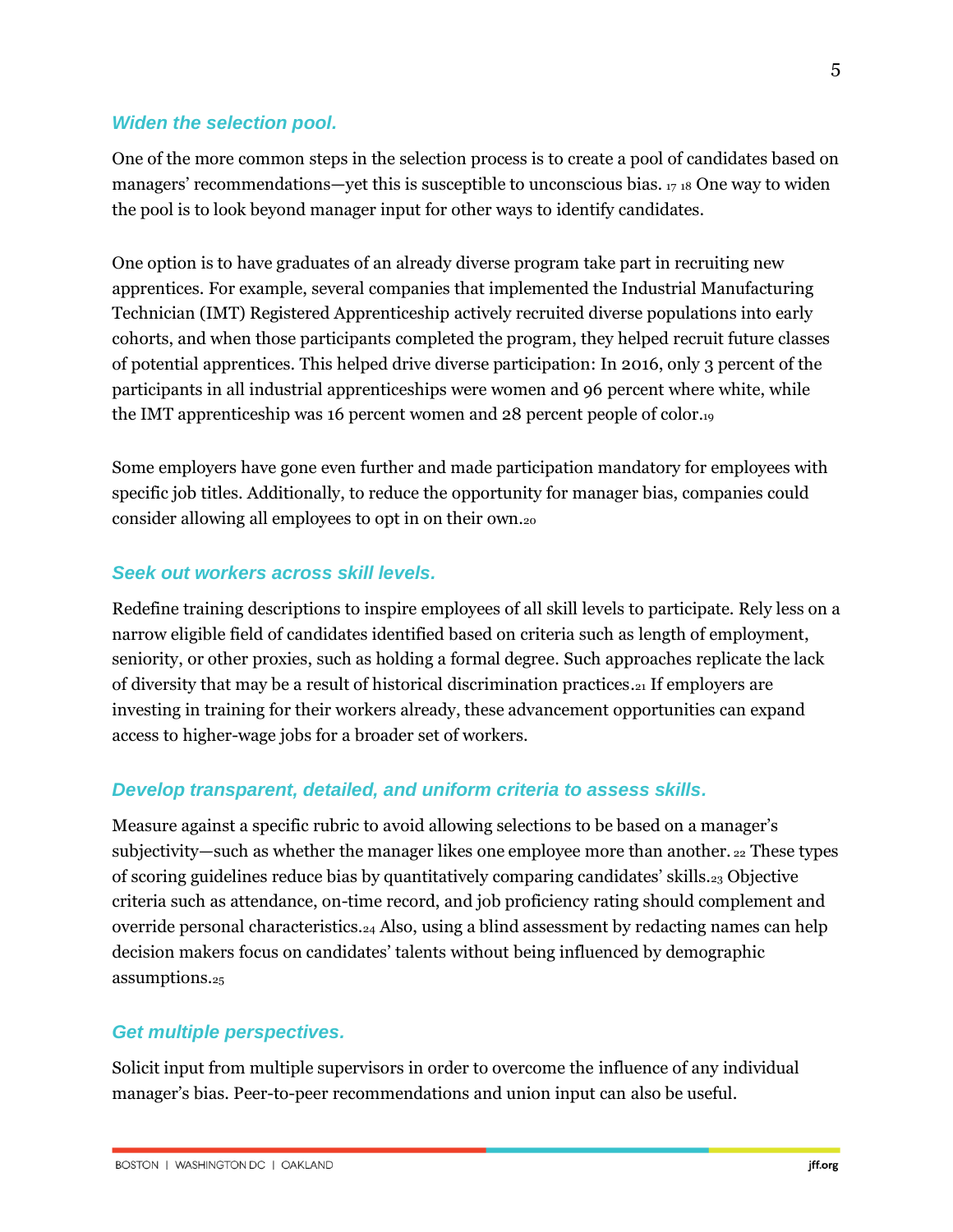### *Complement selection processes with program designs that increase access.*

**Provide supports:** Appropriate support structures are crucial to helping all workers succeed. They can include a welcoming environment (especially for people from underrepresented demographics), job shadowing opportunities, mentoring programs, and extra supports for English learners (such as translations of training documents in their native languages).<sup>26</sup> Partnering with local organizations to provide case management services also helps workers thrive.<sub>27</sub>

**Establish readiness programs:** Provide pre-apprenticeship opportunities or readiness testing and training to develop employees who may not meet initial selection requirements.<sup>28</sup>

### **A Workforce of Today**

Diversity is no longer an option—it is a business imperative for any company that wants to stay relevant in 21st century America. Companies that look to diversify throughout their ranks today will be best positioned to succeed.

Apprenticeship programs for incumbent workers cannot solve every diversity need in an organization. However, those that select and support a wide range of individuals will help a company create a pipeline to diversify its management, leading to increased retention, better business performance, and an opportunity to remain competitive today and into the future.

Now with what we know about unconscious bias, and about strategies for mitigating its influence on the selection process, we have an opportunity to use upskilling and apprenticeship strategies as a powerful tools for diversifying organizations by opening up advancement opportunities to all employees.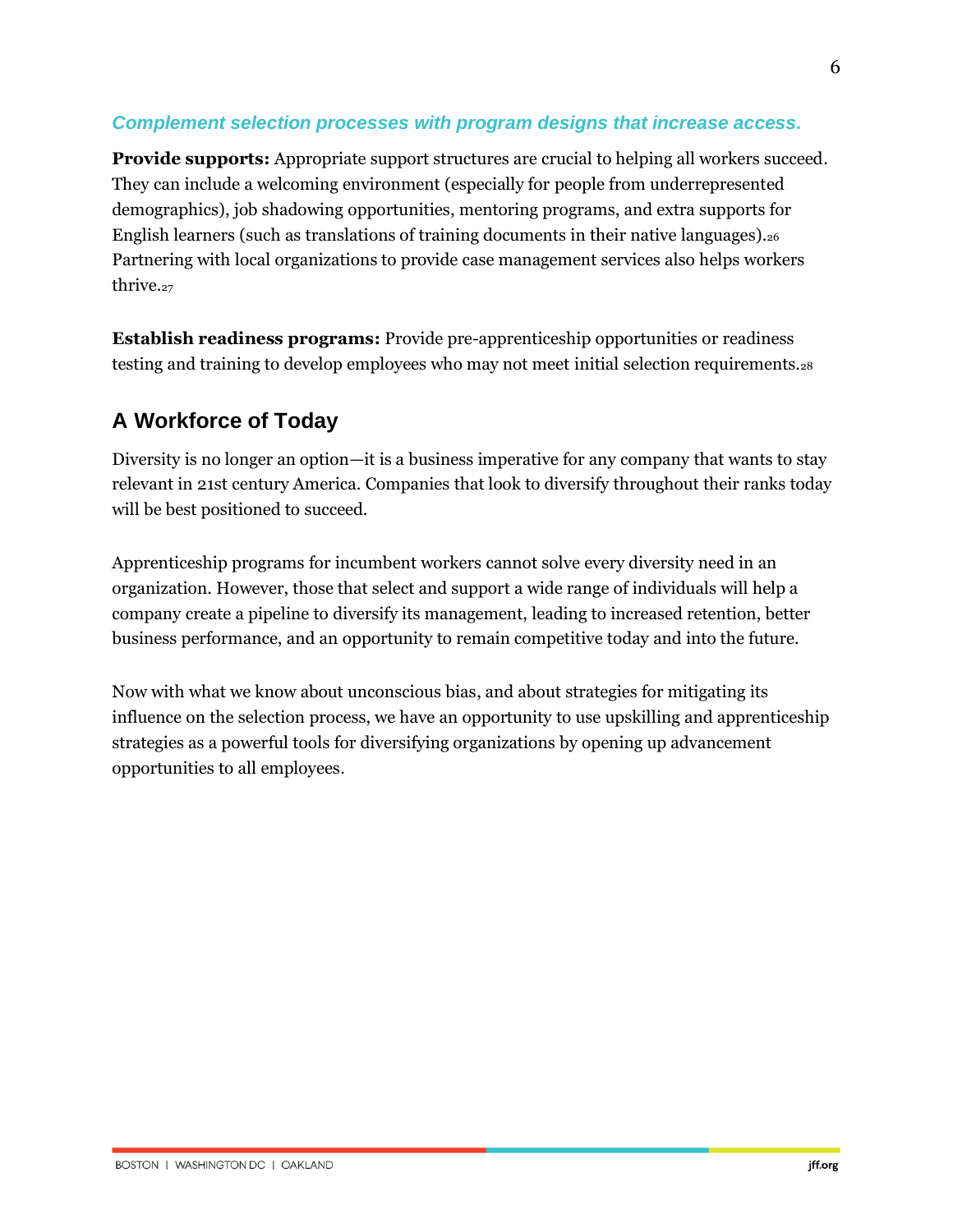# **Acknowledgments**

This product was funded in part by the generosity of The Annie E. Casey Foundation and Associated Black Charities, Inc. The opinions expressed herein do not necessarily reflect the opinions or policies of either The Annie E. Casey Foundation or the Associated Black Charities, Inc. Initial development of this publication was funded through the generous support of Salesforce.org.

The author would like to thank the following for their valuable insight on this topic and assistance in the publication:

- Rhandi Berth, Director of Industry Initiatives, WRTP/BIG STEP
- Vanessa Bennett, Associate Director, JFF
- Presceia Cooper-Dennis, Director of Talent Acquisition, JFF
- Deborah Kobes, Senior Director, JFF
- Mark Melnick, Executive Director of Workforce Strategic Partnerships, Ivy Tech Community College
- The Multicultural Foodservice & Hospitality Alliance
- Lucretia Murphy, Senior Director, JFF
- Eric Seleznow, Senior Advisor, JFF
- John Shortt, Director, Program Development at National Restaurant Association Educational Foundation
- Myriam Sullivan, Director, JFF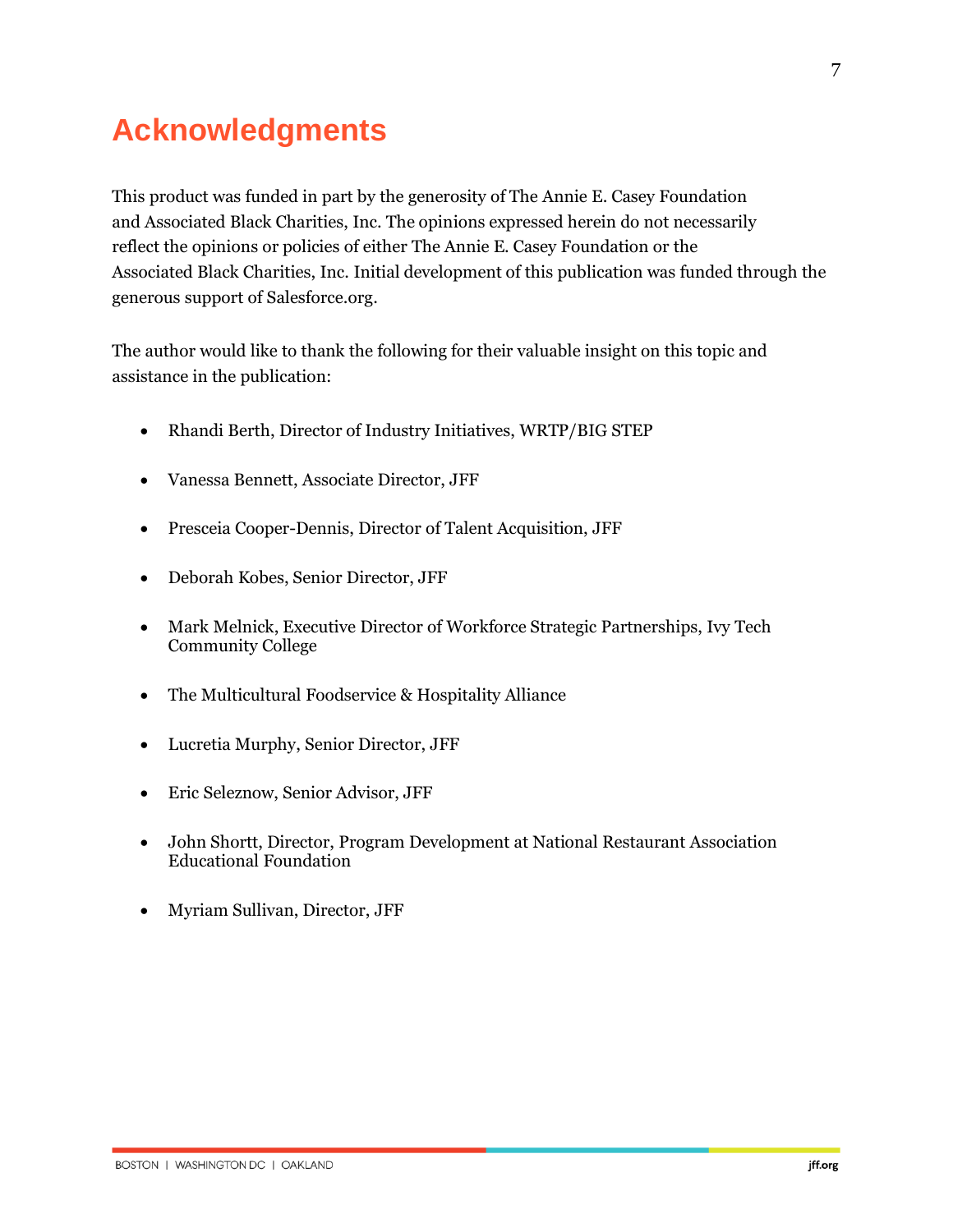## **Endnotes**

<sup>1</sup> David Rock and Heidi Grant, "Why Diverse Teams Are Smarter," *Harvard Business Review*, November 4, 2016[, https://hbr.org/2016/11/why-diverse-teams-are-smarter.](https://hbr.org/2016/11/why-diverse-teams-are-smarter)

<sup>2</sup> Paul Gompers and Silpa Kovvali, "The Other Diversity Dividend," *Harvard Business Review*, July/August 2018, [https://hbr.org/2018/07/the-other-diversity-dividend.](https://hbr.org/2018/07/the-other-diversity-dividend)

<sup>3</sup> Randall Wilson and Kelly Aiken, *CareerSTAT Guide to Investing in Frontline Health Care Workers* (Washington, DC: National Fund for Workforce Solutions, 2016, [https://nationalfund.org/learning](https://nationalfund.org/learning-evaluation/publications/guide-to-investing-in-frontline-health-care-workers/)[evaluation/publications/guide-to-investing-in-frontline-health-care-workers/.](https://nationalfund.org/learning-evaluation/publications/guide-to-investing-in-frontline-health-care-workers/)

<sup>4</sup> Peter Gomez and Susan Medina, "Your Bank's Diversity Efforts Aren't Working. These Will," *American Banker*, October 20, 2016, [https://www.americanbanker.com/opinion/your-banks-diversity-efforts](https://www.americanbanker.com/opinion/your-banks-diversity-efforts-arent-working-these-will)[arent-working-these-will.](https://www.americanbanker.com/opinion/your-banks-diversity-efforts-arent-working-these-will)

<sup>5</sup> FSG, "Realizing the Full Potential of the Retail Workforce: Advancing Women" (slide deck, Retail Opportunity Network, October 2017),

[https://www.dropbox.com/s/ah19x67maoxjyjv/Gender%20Advancement%20Landscape%20\\_FSG%20R](https://www.dropbox.com/s/ah19x67maoxjyjv/Gender%20Advancement%20Landscape%20_FSG%20RON%20Presentation_10%2013%2017.pdf?dl=0) [ON%20Presentation\\_10%2013%2017.pdf?dl=0.](https://www.dropbox.com/s/ah19x67maoxjyjv/Gender%20Advancement%20Landscape%20_FSG%20RON%20Presentation_10%2013%2017.pdf?dl=0)

<sup>6</sup> "Infographic: Inside restaurant industry workforce diversity," *Nation's Restaurant News*, November 17, 2014, [https://www.nrn.com/hr-training/infographic-inside-restaurant-industry-workforce-diversity.](https://www.nrn.com/hr-training/infographic-inside-restaurant-industry-workforce-diversity)

<sup>7</sup> "Apprenticeship: Expanding Talent Pools and Advancing Careers," Choose Restaurants, accessed August 3, 2020, [https://chooserestaurants.org/Apprenticeship.](https://chooserestaurants.org/Apprenticeship)

<sup>8</sup> "Implicit Bias," Understanding Implicit Bias, The Ohio State University Kirwan Institute for the Study of Race and Ethnicity, accessed August 3, 2020, [http://kirwaninstitute.osu.edu/research/understanding](http://kirwaninstitute.osu.edu/research/understanding-implicit-bias/)[implicit-bias/.](http://kirwaninstitute.osu.edu/research/understanding-implicit-bias/)

<sup>9</sup> Kirwan Institute, "Implicit Bias."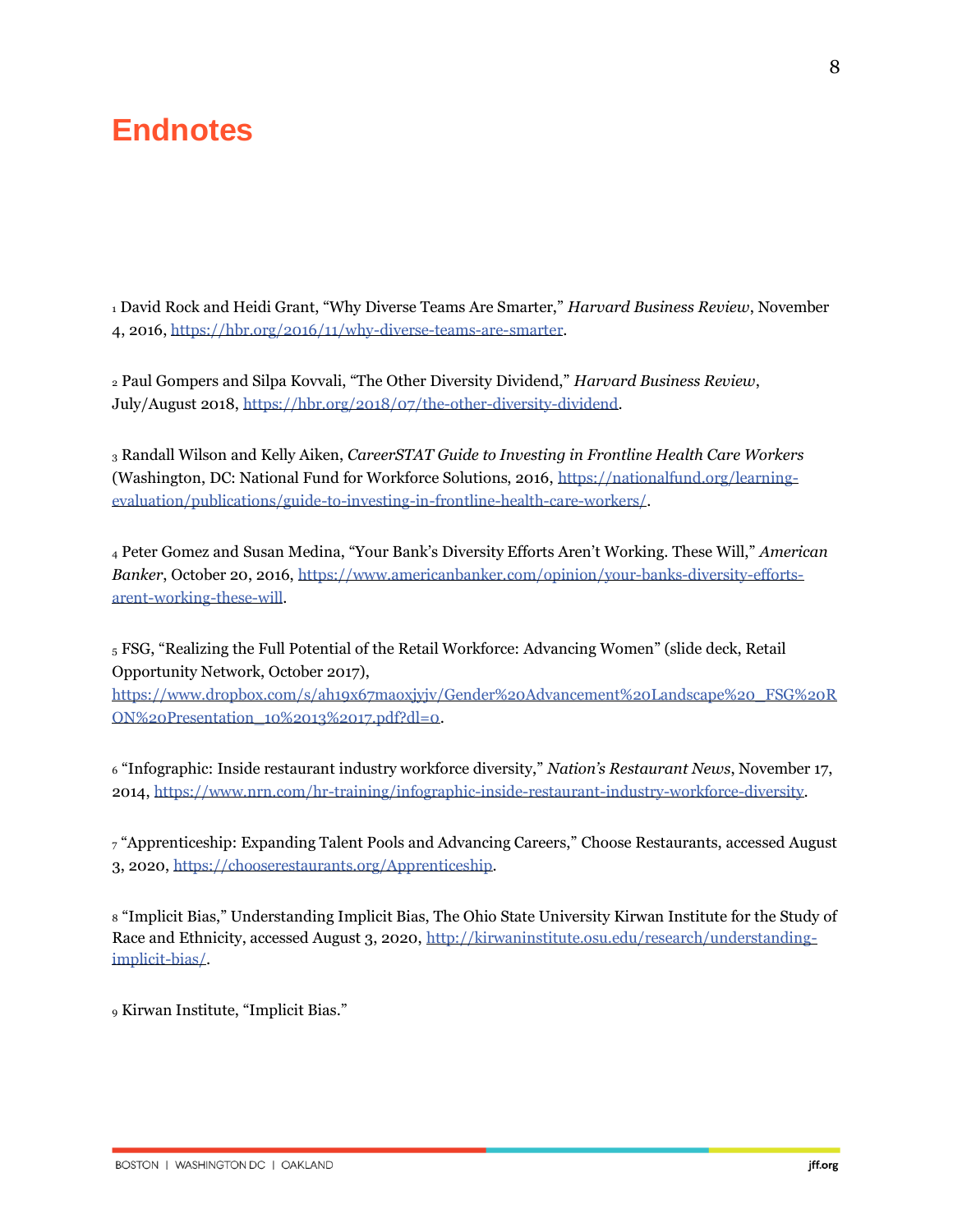<sup>10</sup> "Unconscious Bias," Equity, Diversity, and Inclusion, Vanderbilt University, accessed August 3, 2020, [https://www.vanderbilt.edu/diversity/unconscious-bias/.](https://www.vanderbilt.edu/diversity/unconscious-bias/)

<sup>11</sup> Lauren Rivera, "Hirable Like Me: Interviewers favor applicants who remind them of themselves," *KelloggInsight*, April 3, 2013, [https://insight.kellogg.northwestern.edu/article/hirable\\_like\\_me.](https://insight.kellogg.northwestern.edu/article/hirable_like_me)

<sup>12</sup> Daniel Kuehn et al., *Characteristics of Long-Term Care Registered Apprenticeship Programs: Implications for Evaluation Design* (Washington, DC: U.S. Department of Health and Human Services, Office of Disability, Aging, and Long-Term Care Policy, 2011), [https://aspe.hhs.gov/system/files/pdf/76481/LTCRAPch.pdf.](https://aspe.hhs.gov/system/files/pdf/76481/LTCRAPch.pdf)

<sup>13</sup> Jessica Toglia, *What We Know about Equity and Diversity in Apprenticeship* (Boston: JFF, 2017), [https://www.jff.org/resources/what-we-know-about-equity-and-diversity-apprenticeship/.](https://www.jff.org/resources/what-we-know-about-equity-and-diversity-apprenticeship/)

<sup>14</sup> Alexandra Kalev and Frank Dobbin, "Try and Make Me!: Why Corporate Diversity Training Fails" (MIT Institute for Work and Employment Research, 2015), [https://iwer.mit.edu/wp](https://iwer.mit.edu/wp-content/uploads/2016/11/AATraining-3-16-2015-clean-1.pdf)[content/uploads/2016/11/AATraining-3-16-2015-clean-1.pdf;](https://iwer.mit.edu/wp-content/uploads/2016/11/AATraining-3-16-2015-clean-1.pdf) Michelle Duguid and Melissa Thomas-Hunt, "Condoning stereotyping? How awareness of stereotyping prevalence impacts expression of stereotypes," *Journal of Applied Psychology* 100, no. 2 (2015): 343-359, [https://pubmed.ncbi.nlm.nih.gov/25314368/.](https://pubmed.ncbi.nlm.nih.gov/25314368/)

<sup>15</sup> "Preventing Hiring Bias," SHRM, accessed August 3, 2020, [https://www.shrm.org/hr-today/news/hr](https://www.shrm.org/hr-today/news/hr-news/Pages/Preventing-Implicit-Bias-Hiring.aspx)[news/Pages/Preventing-Implicit-Bias-Hiring.aspx.](https://www.shrm.org/hr-today/news/hr-news/Pages/Preventing-Implicit-Bias-Hiring.aspx)

<sup>16</sup> David Willett, "Is bias holding back effective recruitment and training?" *HRZone*, January 25, 2018, [https://www.hrzone.com/talent/acquisition/is-bias-holding-back-effective-recruitment-and-training.](https://www.hrzone.com/talent/acquisition/is-bias-holding-back-effective-recruitment-and-training)

<sup>17</sup> National Fund for Workforce Solutions, *Guide to Investing in Frontline Health Care Workers* (Washington, DC: National Fund for Workforce Solutions; Boston: JFF, 2017), [https://nationalfund.org/wp-content/uploads/2017/05/CareerSTAT-guide\\_R12.pdf.](https://nationalfund.org/wp-content/uploads/2017/05/CareerSTAT-guide_R12.pdf)

<sup>18</sup> Alexandra Petri, "When Potential Mentors Are Mostly White and Male," *The Atlantic*, July 7, 2017, [https://www.theatlantic.com/business/archive/2017/07/mentorship-implicit-bias/532953/.](https://www.theatlantic.com/business/archive/2017/07/mentorship-implicit-bias/532953/)